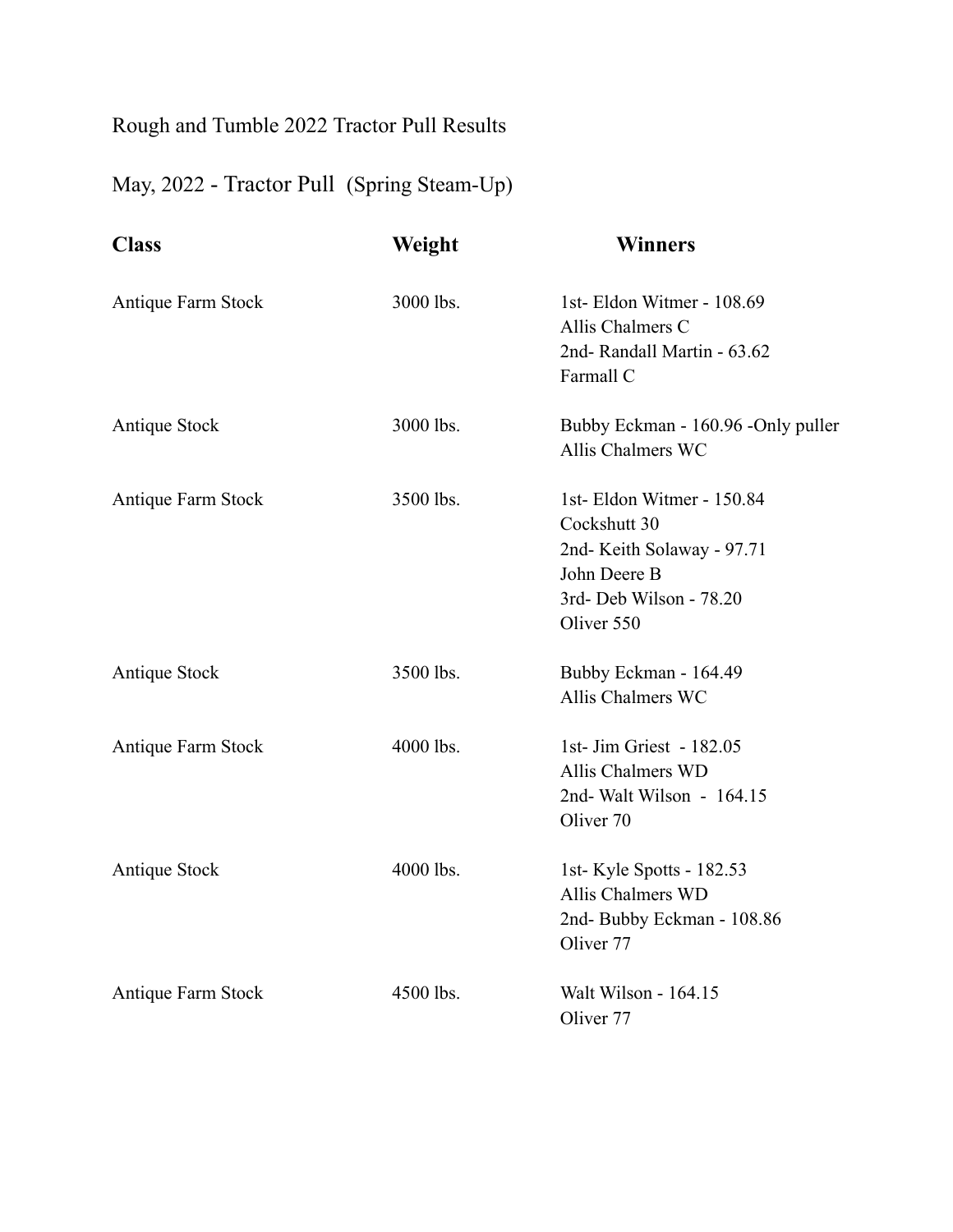| <b>Antique Stock</b> | 4500 lbs. | 1st- Kyle Spotts - 228.15<br>Allis Chalmers WD<br>2nd- Jeff Blantz- 211.27<br>Oliver 77<br>3rd- Justin Horning - 211.17<br><b>Ford 861</b>                  |
|----------------------|-----------|-------------------------------------------------------------------------------------------------------------------------------------------------------------|
| Antique Farm Stock   | 5000 lbs. | Ben VanKrieken -110.70-Only Puller<br>Case SC                                                                                                               |
| <b>Antique Stock</b> | 5000 lbs. | 1st- Chet Eckman - FP - 246.88<br>Farmall H<br>2nd-Amanda Eckman - FP - 228.73<br>Oliver 88<br>3rd- Jeff Blantz - 266.87<br>Oliver 77                       |
| <b>Antique Stock</b> | 5500 lbs. | 1st- Chet Eckma - 267.73<br>Farmall H<br>2nd- Irvin Martin - 251.40<br>John Deere A<br>3rd-Tonya Schuler - 195.98<br>John Deere A                           |
| <b>Antique Stock</b> | 6000 lbs. | 1st- Greg Urig - 308.92<br>Farmall 400<br>2nd- George Urig-295.71<br>Farmall Super M<br>3rd- David Martin - 267.04<br>Massey Harris 44D                     |
| Antique Farm Stock   | 6500 lbs. | 1st-Kenny Frame - 169.38<br>John Deere 630<br>2nd-Kristen Worrell - 155.44<br>Oliver OC 6 - * Exhibition Pull*<br>3rd- Eldon Witmer- 147.38<br>John Deere D |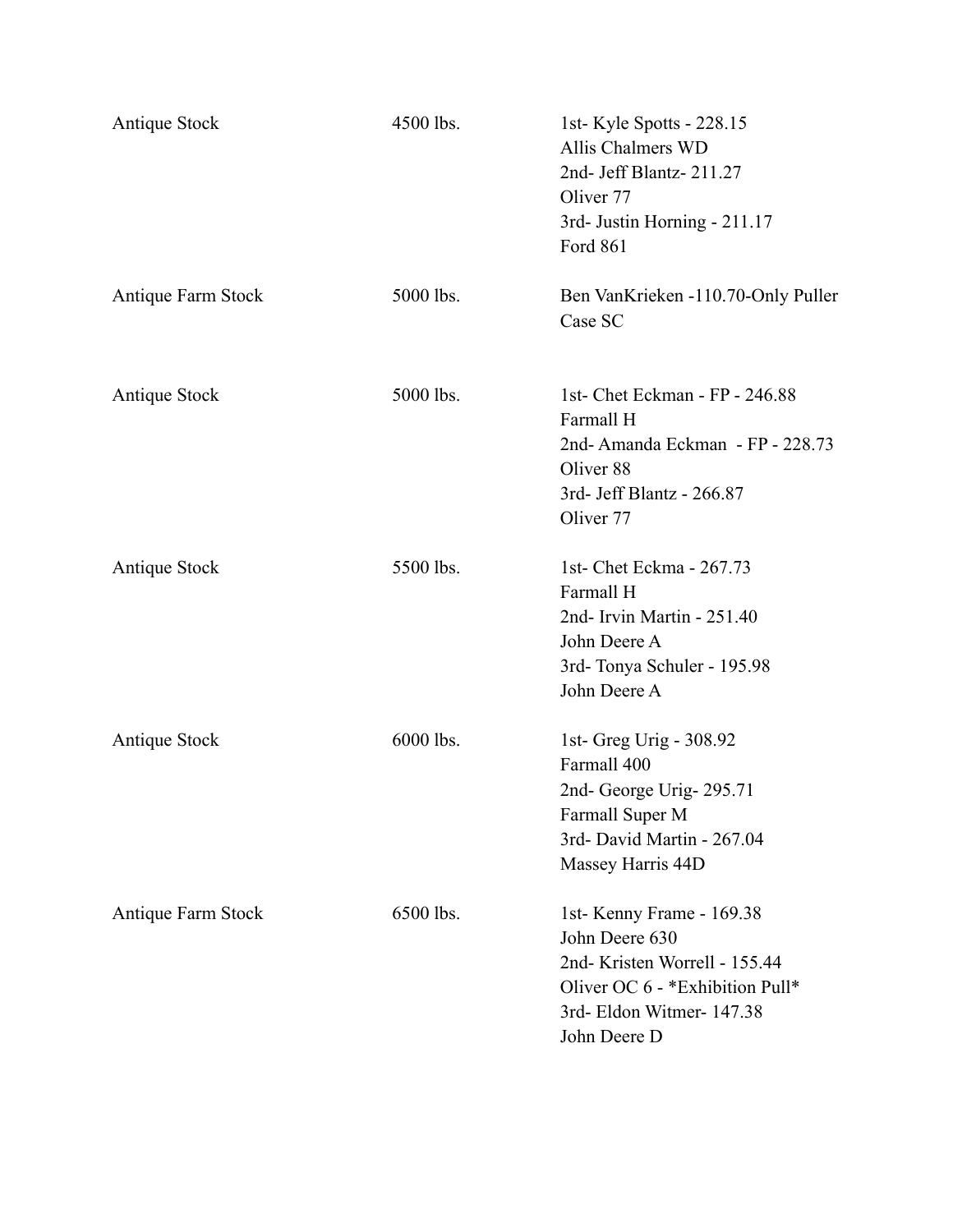| Antique Stock        | 6500 lbs.   | 1st-Nelson Weaver - 195.91<br>John Deere G<br>2nd- Scott Burger - 185.07<br>John Deere G<br>3rd-Red Mule Team - 185.07<br>Farmall M           |
|----------------------|-------------|-----------------------------------------------------------------------------------------------------------------------------------------------|
| <b>Antique Stock</b> | 7500 lbs.   | 1st-Scott Berger - 219.13<br>John Deere G<br>2nd- Irvin Martin - 207.57<br>John Deere G<br>3rd- Nelson Weaver-200.57<br>John Deere G          |
| Antique Farm Stock   | 8500 lbs.   | 1st- Colton Garver-178.83<br>Case 900<br>2nd-Art Astle - 158.97<br>Oliver 99                                                                  |
| <b>Antique Stock</b> | 8500 lbs.   | 1st- Chet Eckman - 266.35<br>Farmall 400<br>2nd-Irvin Martin - 230.96<br>John Deere G<br>3rd - Irvin Martin - 230.38<br>John Deere 730        |
| <b>Antique Stock</b> | 9500 lbs.   | 1st- Chet Eckman - 282.76<br>Farmall 400<br>2nd- Chris Beiler - 282.61<br>Case 930<br>3rd- Red Mule Team - 269.85<br><b>Farmall Super MTA</b> |
| <b>Antique Stock</b> | 10,500 lbs. | 1st-Red Mule Team - FP - 235.07<br><b>Farmall Super MTA</b><br>2nd- Irvin Martin - FP - 205.30<br>John Deere 730                              |